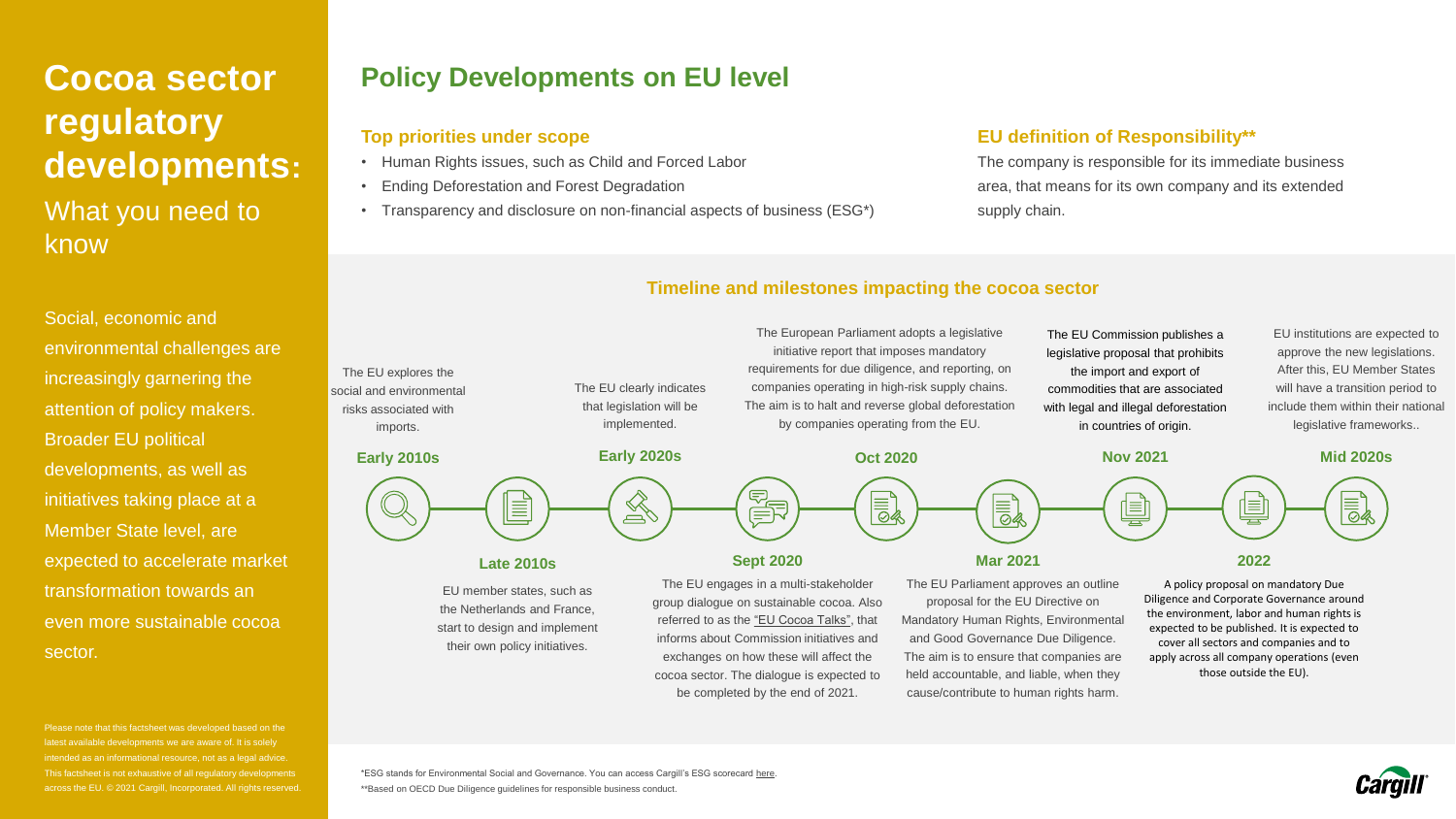

## **Why Cargill is your partner in navigating this changing regulatory environment?**

We fully support an EU Due Diligence Regulation, and we are committed to keep on identifying, assessing, and remediating any environmental or human rights harms.

**RAP** We are investing in due diligence systems and building capabilities across our business. Based on risk-profiles, we are prioritizing where to focus, and where to engage with suppliers in order to build their capacity.

We are actively participating in the EU Cocoa Talks and engaging in public consultations via our Government Relations Team and our industry associations in order to advance the sector's transformation.

[We have over 20 years of experience in cocoa sustainability and through the Cargill](https://www.cargill.com/sustainability/cocoa/our-approach) Cocoa Promise we invest in targeted interventions with farming households and farmer organizations, while forging strong local and sector-wide partnerships and delivering supply chain transparency through technology digitalization.

### **How Cargill can help you**

- Benefit from the [Promise Solutions](https://www.cargill.com/sustainability/cocoa/change-for-cocoa-communities) and ensure that you are meeting compliance requirements.
- Access the [CocoaWise™](https://www.cargill.com/sustainability/cocoa/cocoawise-portal) Portal to increase your visibility into your supply chain and accurately and credibly inform your sustainability reporting with the most relevant KPIs.

### **Implications**

All companies operating within the EU will need to implement due diligence if they are sourcing commodities, such as cocoa, as well as selected derived products (including chocolate).

The upcoming legislation will include a new set of obligations and possibly liabilities, requiring companies to know their supply chains in detail and understand the associated environmental and social risks. This means that the new legislative requirements will raise the environmental, social and due diligence standards on the purchase of cocoa products in Europe.

Join us in creating meaningful change, because a change in cocoa growing communities *benefits all*

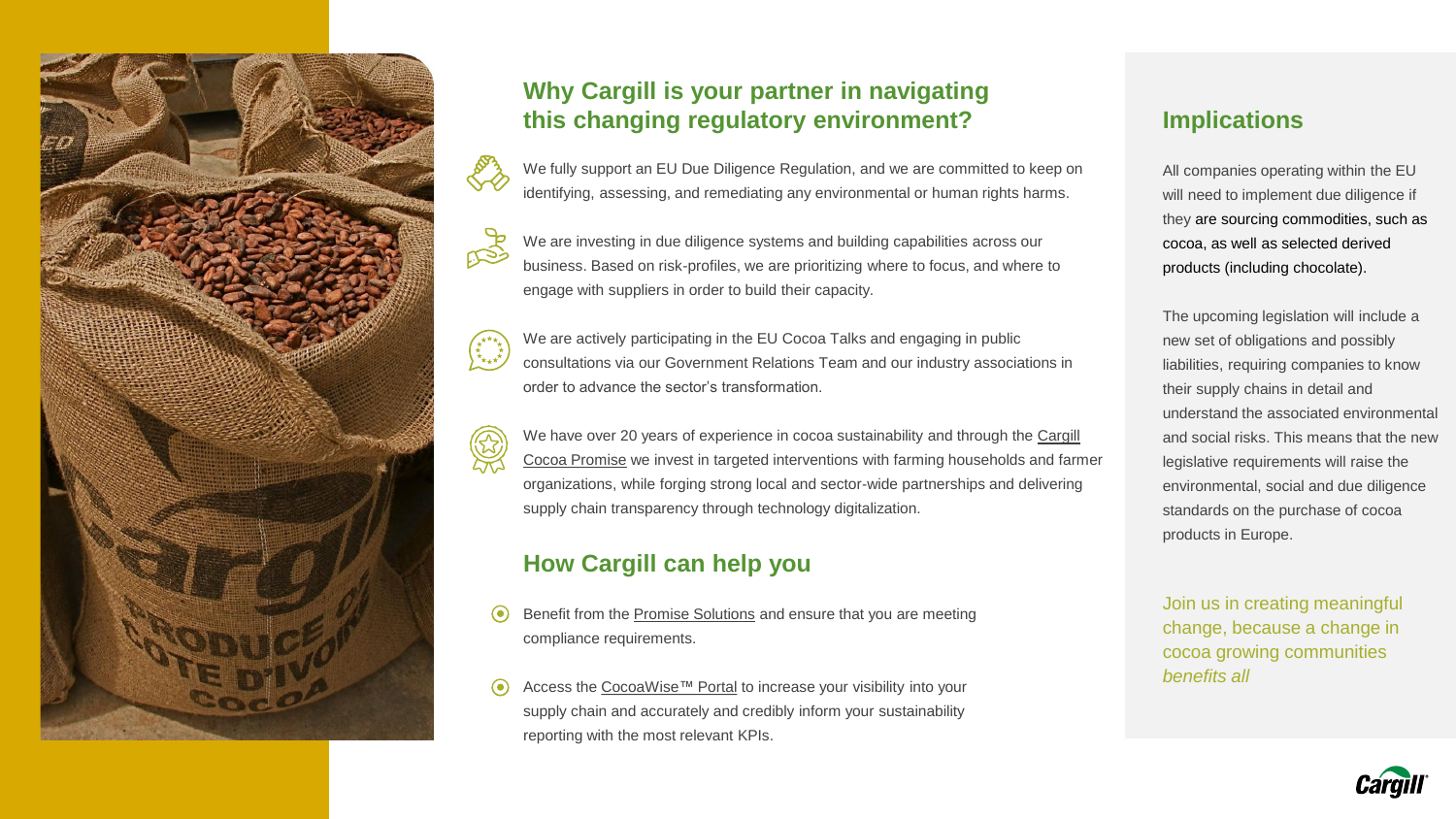# **Cocoa sector regulatory developments:**  What you need to know

Social, economic and environmental challenges are increasingly garnering the attention of policy makers. Broader EU political developments, as well as initiatives taking place at a Member State level, are expected to accelerate market transformation towards an even more sustainable cocoa sector.

Please note that this factsheet was developed based on the ble developments we are aware of. It is solely intended as an informational resource, not as a legal advice. This factsheet is not exhaustive of all regulatory developments across the EU. © 2021 Cargill, Incorporated. All rights reserved.



## **EU Member State legislations and voluntary initiatives on sustainable cocoa**

### **France**

#### **Due Diligence law - Duty of Vigilance**

Since 2017, France has a national legislation with cross-sectoral approach in place, which requires all large\* French companies to undertake due diligence with regards to the companies they control, and all of their contractors and suppliers**.**

#### **National Strategy Against Imported Deforestation (SNDI)**

In 2018, France established its new national strategy to combat imported deforestation and use trade to help decouple economic development from tree-cutting and unsustainable agriculture. France aims to eliminate the imports of products linked to deforestation by 2030.

#### **French Initiative on Sustainable Cocoa [\(FRISCO\)](https://www.comunicaffe.com/french-sustainable-cocoa-initiative-to-adopt-a-plan-of-action-by-1-march-2022)**

In October 2021, FRISCO was signed. The signatories committed fully to ensuring a prosperous and sustainable cocoa production system, for the benefit of producers and the whole sector. Additionally, they committed to finding sustainable solutions that go beyond the individual, and collective actions that have already been implemented.

## **Belgium**

#### **Human Rights Due Diligence**

In 2019, a group of civil society organizations published an open letter advocating for a Belgian law on human rights due diligence, but, as yet no action has been taken.

### **[Beyond Chocolate](https://www.idhsustainabletrade.com/initiative/beyondchocolate/)**

Beyond Chocolate is a partnership for a sustainable Belgian chocolate industry and is working to end deforestation, stimulate education for future generations and provide a living income for cocoa growers.

#### \*with over 5,000 employees in France and over 10,000 globally



#### **National Action Plan Human Rights**

In June 2021, the government adopted a supply chain "duty of care" act that requires mandatory human rights and environmental due diligence for German companies. The act involves identifying human rights' violations risks, and environmental destruction, at both a direct, and indirect supplier level.

#### **German Initiative on Sustainable Cocoa ([GISCO\)](https://www.idhsustainabletrade.com/initiative/dutch-initiative-on-sustainable-cocoa-disco/)**

GISCO aims to achieve a sustainably thriving cocoa sector by exchanging experiences and knowledge, working closely with the cocoa producing countries and networking at national and international level with organizations pursuing similar interests.

## **The Netherlands**

#### **Child Labor due diligence law**

In 2017, the Netherlands adopted a law which requires all companies to determine whether child labor occurs in their supply chains and set out action plans to address and prevent child labor from happening. The law is expected to go into effect in 2022/23.

#### **Dutch Initiative on Sustainable Cocoa [\(DISCO\)](https://www.idhsustainabletrade.com/initiative/dutch-initiative-on-sustainable-cocoa-disco/)**

In 2010, a public-private partnership of the Dutch cocoa and chocolate sector was established aiming to sustainably improve the livelihoods of current and future cocoa farming families.